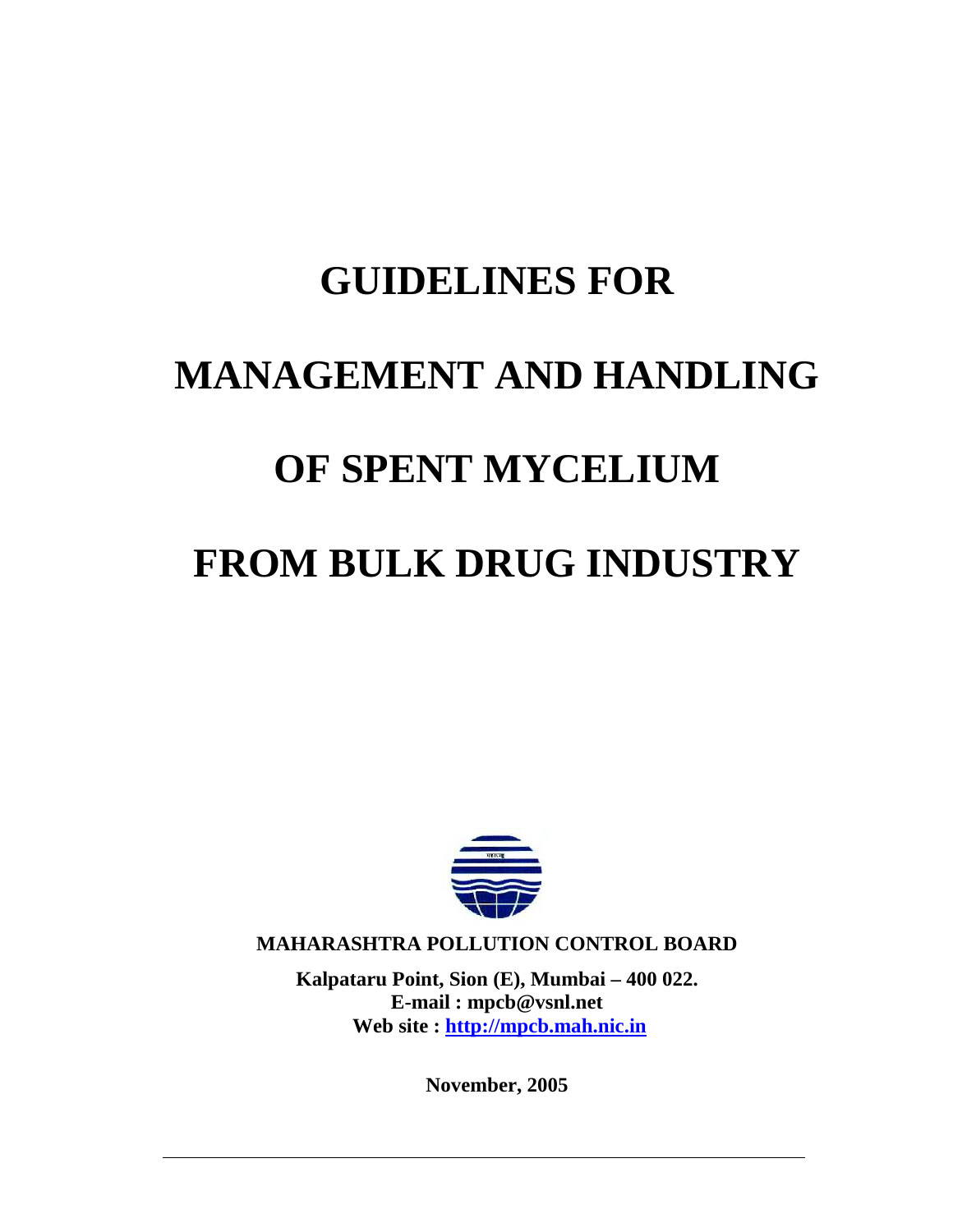# **Table of Content**

| Sr. No.        | <b>Title</b>                                                              | Page no.       |
|----------------|---------------------------------------------------------------------------|----------------|
| 1              | General                                                                   | $\overline{2}$ |
| 1.1            | Objective                                                                 | $\overline{2}$ |
| 1.2            | Area of validity                                                          | $\overline{2}$ |
| 1.3            | Scope                                                                     | $\overline{2}$ |
| 1.4            | Responsibility                                                            | 3              |
| $\overline{2}$ | <b>Basic Principles</b>                                                   | 3              |
| 2.1            | <b>Risk Management</b>                                                    | 3              |
| 2.2            | <b>Safety Measures</b>                                                    | $\overline{4}$ |
| 2.3            | <b>Organisational Measures</b>                                            | 6              |
|                |                                                                           |                |
|                | Glossary                                                                  | $\overline{7}$ |
| Annexure 1     | World Health Organization Risk Group                                      | 8              |
|                | <b>Definitions</b>                                                        |                |
| Annexure 2     | <b>Biosafety Level Definitions</b>                                        | 10             |
| Annexure 3     | Case Study on Implementation of Guidelines<br>for Composting of Mycellium | 12             |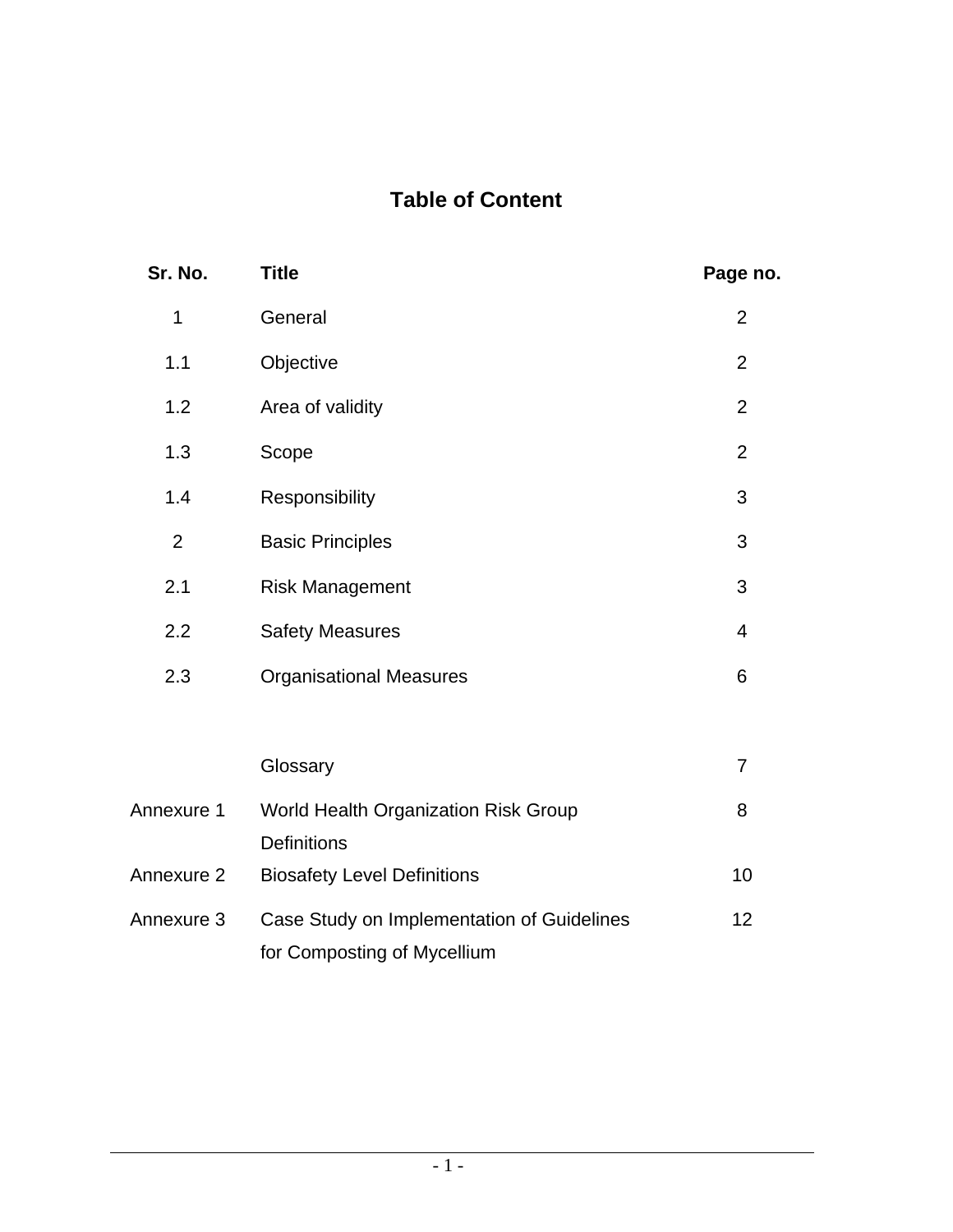# **MAHARASHTRA POLLUTION CONTROL BOARD**

#### **GUIDELINES FOR MANAGEMENT AND HANDLING OF SPENT MYCELIUM FROM BULK DRUG INDUSTRY**

#### **PREAMBLE**

The spent (waste) mycelium from the bulk drug industry can exhibit hazard characteristics if not handled properly. For disposal of spent mycelium, it is subjected to bio composting followed by its use as agricultural manure. This guideline follows and implements the Maharashtra Pollution Control Boards' Pollution Control Policy in this regard. It aims to protect the health and safety of the community and the environment when handling mycelium and its further treatment.

#### **1. GENERAL**

#### **1.1 Objective**

The objective of this guideline is to provide general guidance and set the framework for the management of potential risks to human health and / or the environment resulting from activities involving handling of mycelium.

# **1.2 Area of validity**

This guideline is binding for the Pharmaceutical and Bulk Drug Industries handling mycelium and holding Authorisation under Hazardous Wastes Rules, Consent to Operate under Water Act and Air Act from Maharashtra Pollution Control Board.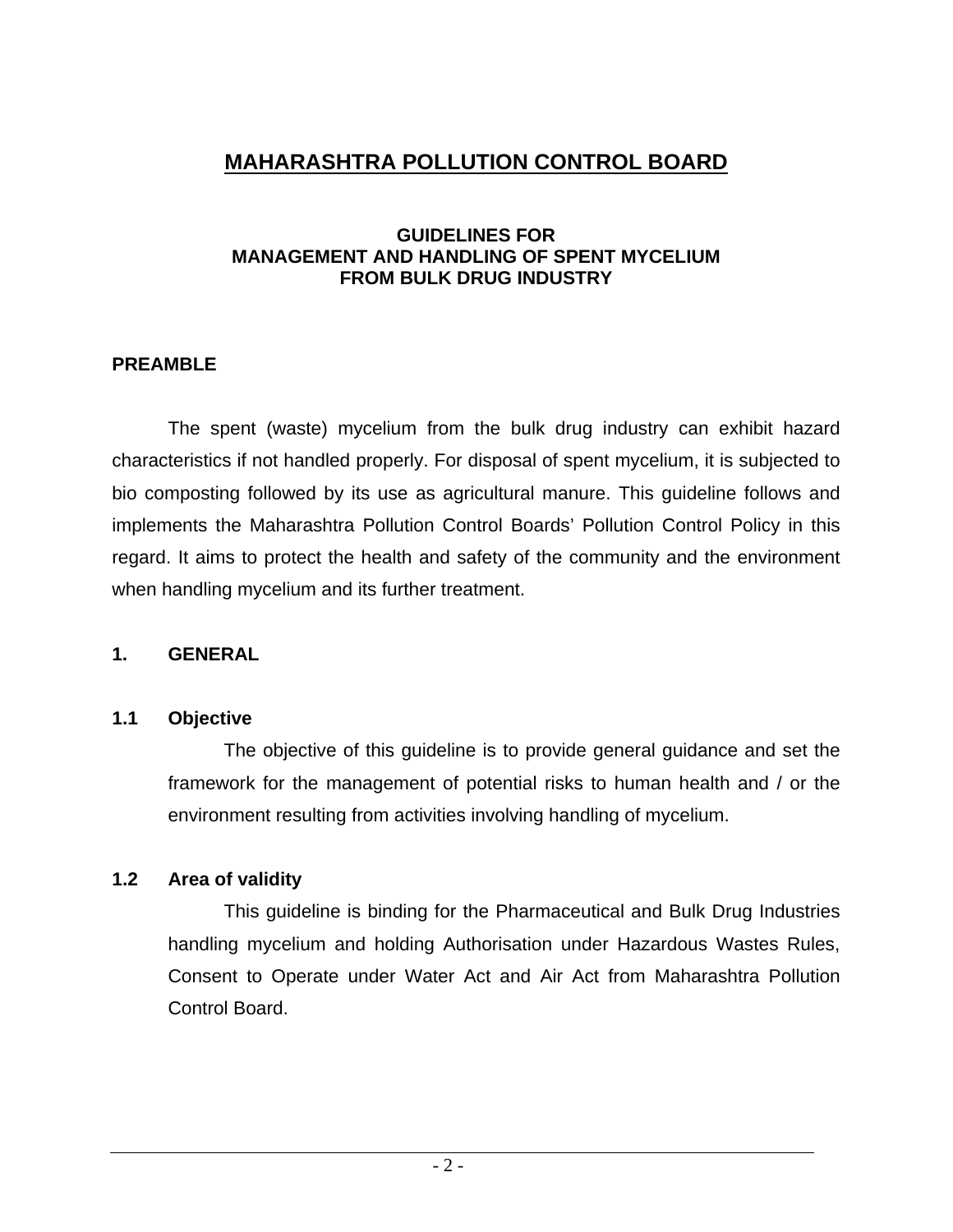#### **1.3 Scope**

This guideline applies to the handling, i.e. production, transport and use of all types of mycelium, including recombinant organisms, in and between laboratories, pilot plants, greenhouses, production areas, including the infrastructure, as well as to field trial areas. It includes the inactivation and safe disposal after composting of potentially infectious material.

Conventional biological waste treatment systems (e.g., biological wastewater treatment plants) are excluded from these guidelines.

# **1.4 Responsibility**

The Occupier of the Pharmaceutical and Bulk Drug Industry is responsible for implementation of these guidelines.

# **2. BASIC PRINCIPLES**

# **2.1 Risk Management**

When handling mycelium, risk management is based on an initial identification of the potential hazards followed by an evaluation of the associated risks and institution of the appropriate technical and organisational control measures.

# **Classification**

Mycelium is classified into the appropriate risk group either according to international or national lists of organisms or based on a risk assessment verified by the State or Central Government Authority.

# Hazard Identification

Prior to the commencement of activities with mycelium previously not handled at the site and / or novel types of handling, hazards must be identified and risks evaluated. This includes the classification of the mycelium into risk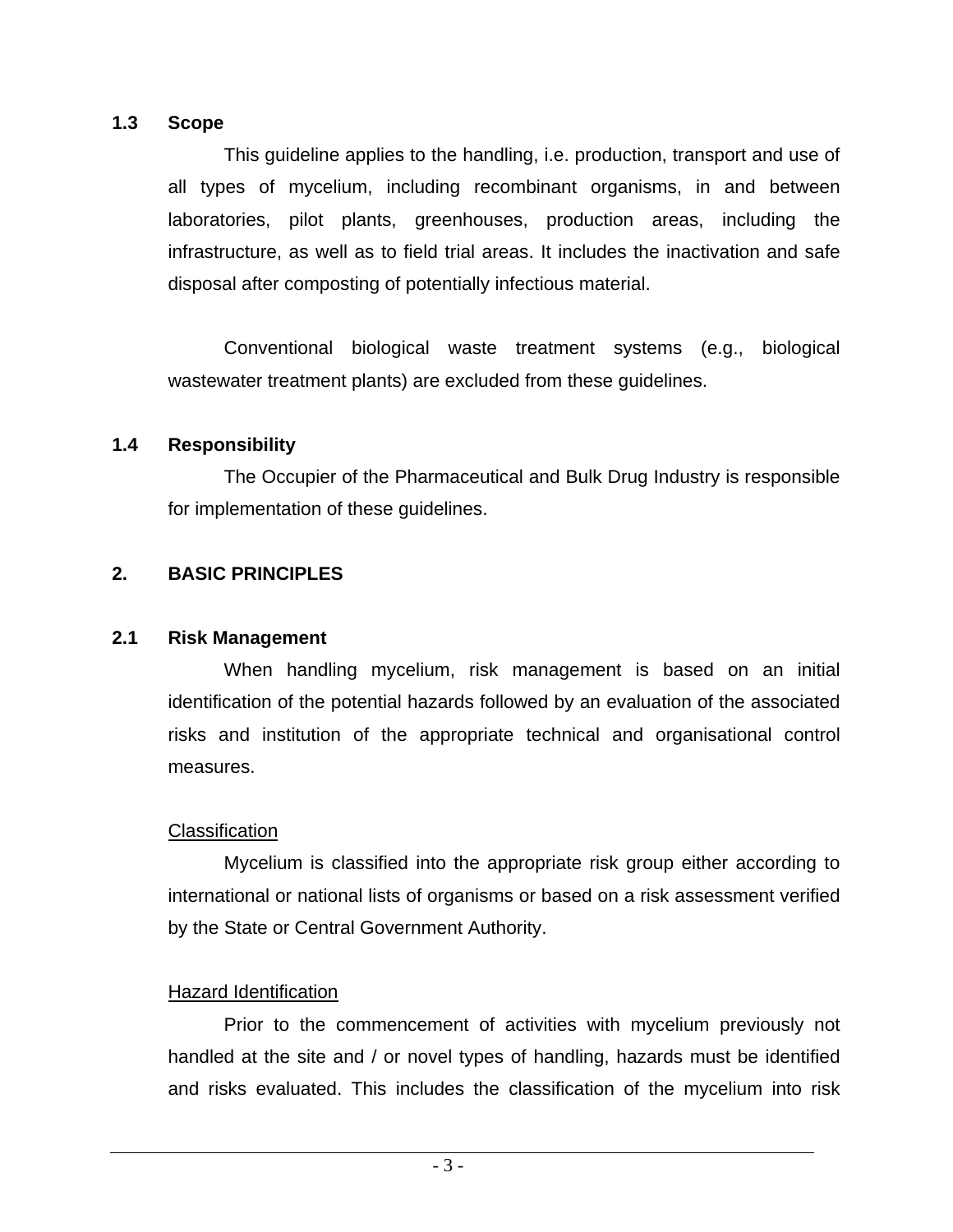groups, considerations on the type and scale of handling of the mycelium, and the suitability of installations and equipment.

A *systematic* hazard analysis (e.g., Zurich Hazard Analysis) must be conducted prior to the handling of mycelium in World Health Organisation risk group 3 and 4.

#### **2.2 Safety Measures**

#### Containment measures

The containment measures required for laboratories, production and other facilities must correspond to the risk group of the mycelium used and the way they are handled (e.g. scale, potential for aerosol formation). Facilities are can be designated as BL 1 (biosafety level 1, basic biosafety level) through BL 4 (biosafety level 4, maximum containment).

Facilities, in which mycelium of different risk groups are handled, must be designed to the level appropriate for the safe handling of the organisms in the highest risk group.

# Labeling of Biohazard Areas and Material during Storage and Transportation

Biological hazard zones i.e. BL2 and higher must be clearly labeled at the entrance e.g., using the international biohazard warning sign (Schedule III and Schedule IV under Rule 6 of The Bio-Medical Waste (Management and Handling) Rules, 1998) and indicating the type of containment (BL2, BL3 or BL4) and the potential special hazards. Emergency contact persons responsible for biosafety in the work area should also be signposted.

# Work practices PPE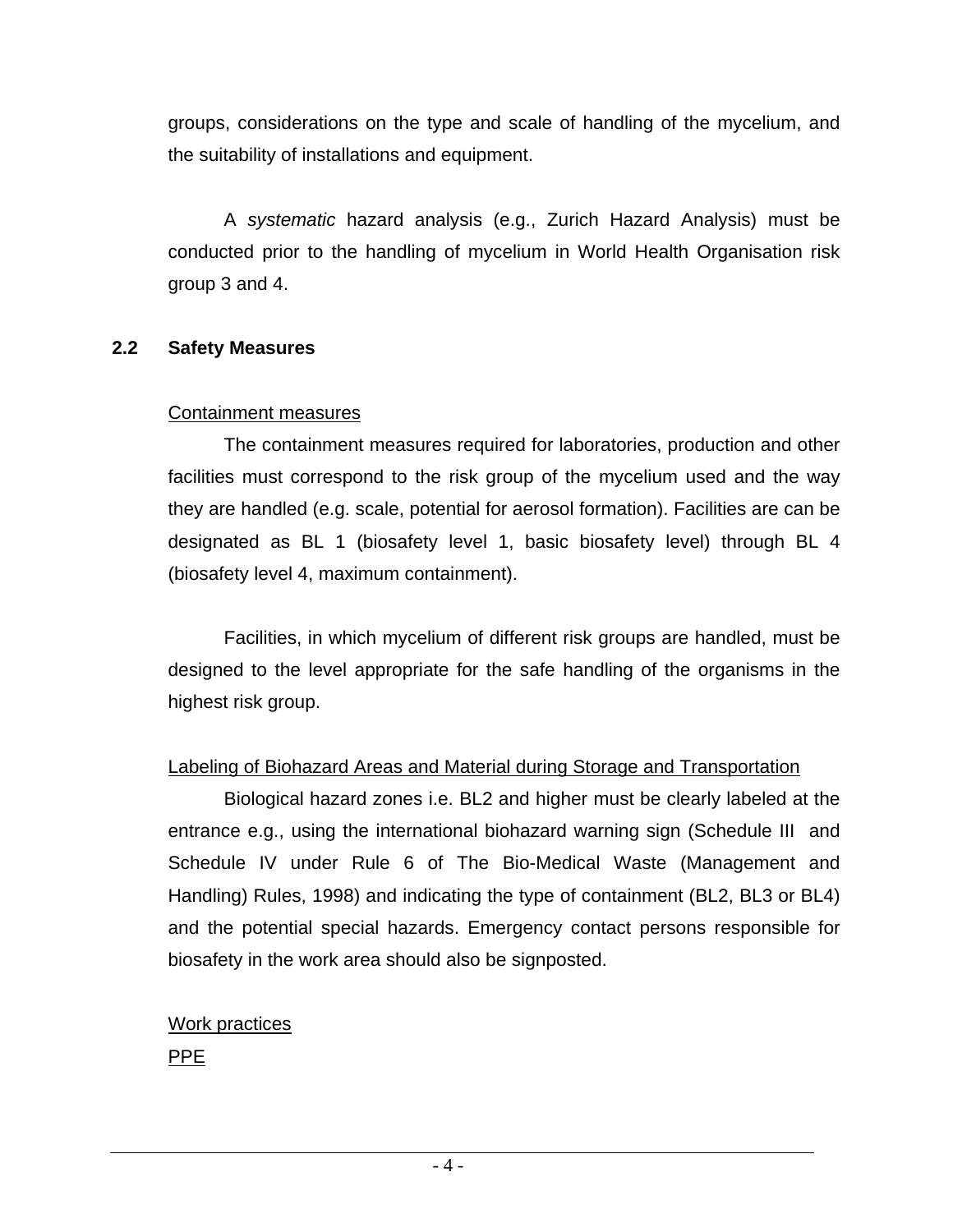Work practices and personal protective equipment (PPE) must be in line with the mycelium (risk group, exposure routes and means of transmission) and the processes used.

# Operating Instructions

If hazardous mycelium (risk group 2 and above) are handled, operating instructions must be elaborated and made available in the work areas.

These operating instructions must include information on the potential effect of the mycelium and safety precautions in an emergency.

The operating instructions must be clear and written in a language understood by the workers. The instructions should be, wherever appropriate, complemented by oral instructions.

#### Maintenance / Cleaning

Safety equipment must be maintained in proper working order by carrying out routine maintenance according to an established program.

Maintenance and cleaning work in areas of category BL2 or higher may be carried out only after it has been ensured that the maintenance or cleaning staff are not exposed to biohazardous material.

The work may be carried out only under the supervision of a qualified person or by individuals who have undergone suitable safety training.

# Inactivation / Waste disposal

Mycelium material which might pose a risk to the environment must be inactivated by disinfection, sterilization or incineration prior to final discharge into the environment.

The filtered Mycelium cake must be thoroughly washed with water or suitable reagent to remove any traces of active ingredient. The ability to differentiate between material before and after inactivation must be assured.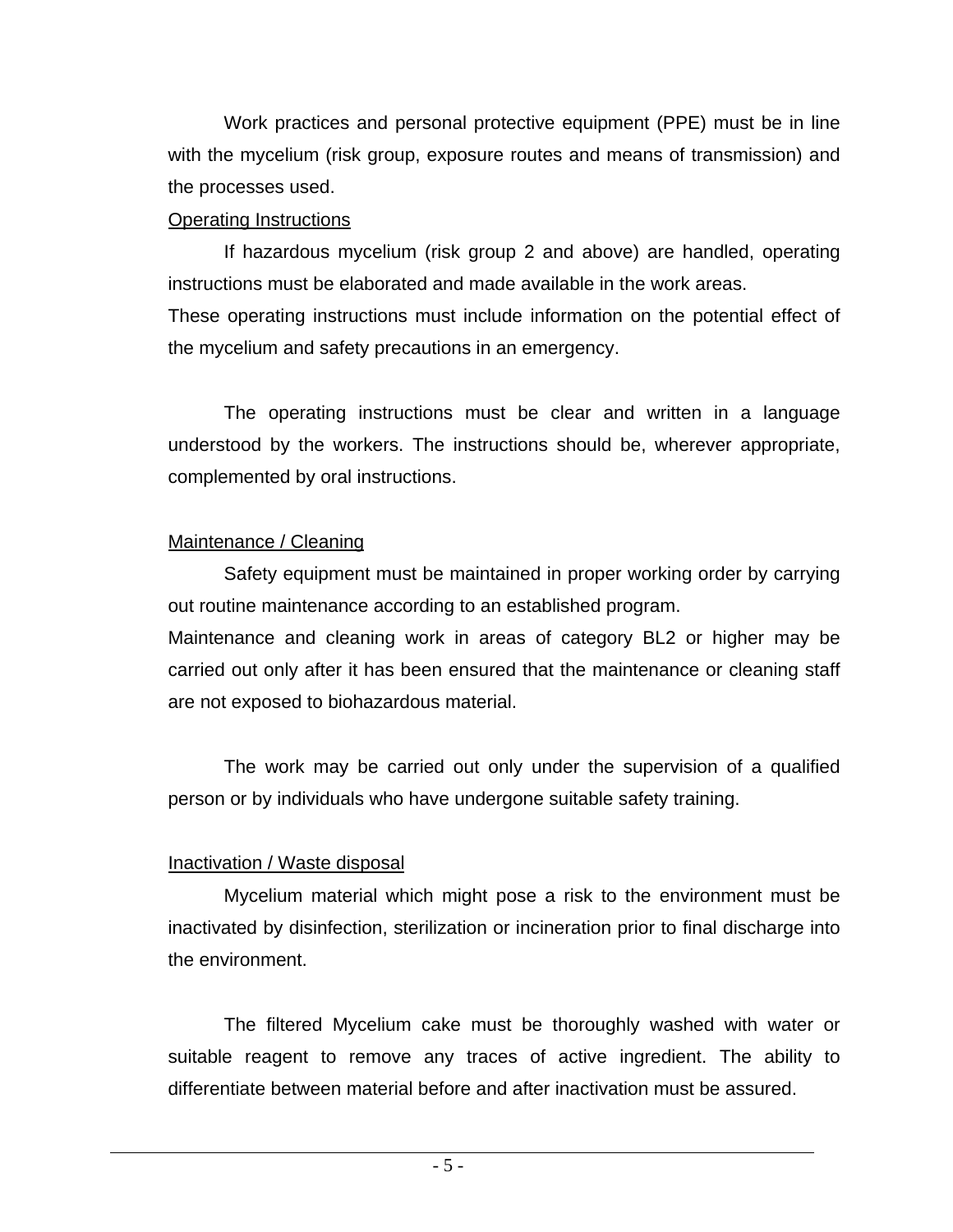#### **Disinfection**

Methods used for disinfection must be periodically validated (in-house or contractor) to confirm their efficiency.

#### **Emergencies**

Written emergency procedures in case of spills or accidental release of mycelium must be established (first aid, prevention of spreading, decontamination and safe disposal of potentially contaminated material). Provisions for proper documentation and internal and external communication strategies must be included as part of the contingency plan.

# **2.3 Organisational Measures**

The Industry generating mycelium shall obtain appropriate registration / approval to ensure evaluation biological risks in the work area.

The Principal Investigator (PI) (leader of project, head of laboratory, pilot plant, production plant or other person who directs biological activities) who

- is responsible for the safe handling of mycelium under his / her supervision
- establishes inventories of mycelium
- identifies those workers exposed to biohazardous material
- evaluates biohazards in the work area
- is the contact person to the local authorities in all biosafety matters
- initiates and supervises training programs
- performs routine performance checks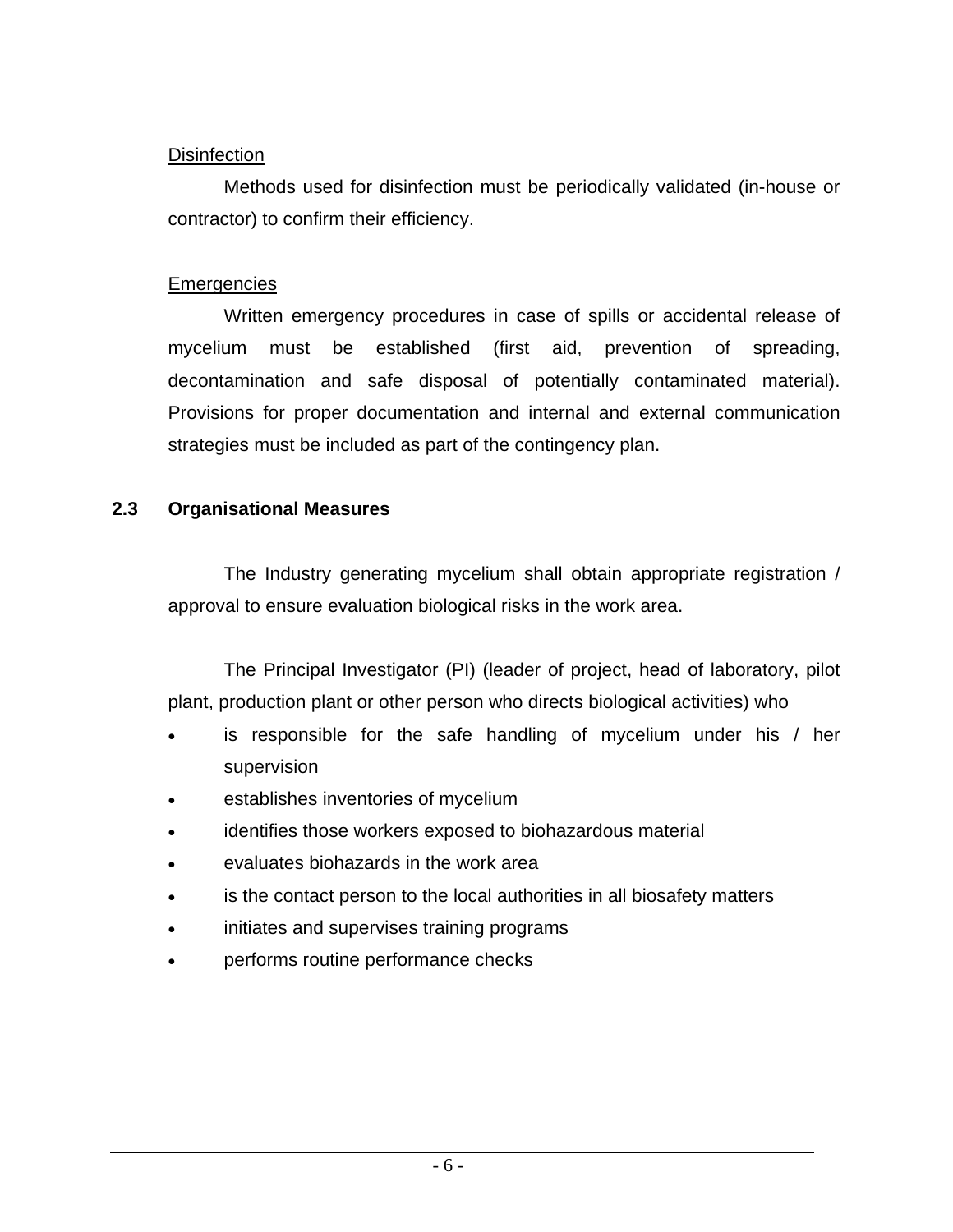# **Glossary**

**Biohazardous agents** See: Hazardous mycelium.

**Mycelium** Natural or genetically modified viable cells, cell clusters, spores, viruses or genomic elements capable of replication (pathogens but also nonpathogens).

**BL Biosafety level** (BL1 to BL4) according to known or expected risk category of organism or experiment. The levels are designated in ascending order by degree of protection provided to personnel, the environment, and the community.

**Containment facilities** Containment facilities are rooms and areas in which potentially hazardous mycelium are used.

**Disinfection** Selective verified treatment aiming at removing the infectious activity of specific pathogens. Pathogens are thus rendered non-virulent.

# **Handling of Mycelium**

Their production or use, i.e. application, storage, processing and treatment, packaging, repackaging, mixing, destruction and transport on-site and off-site.

# **Hazardous Mycelium**

**Inactivation** Destruction of the biological activity of organisms, viruses and cell components, such as infectious materials.

**Pathogens** Disease-causing organisms

# **Principal investigator (PI)**

Leader of project, head of laboratory, pilot plant, production plant or other person who directs biological activities.

# **Recombinant organism** See: Transgenic organism

**Transgenic organism** Organism (virus, microorganism, animal, plant etc.) whose genetic material has been altered by any method that overrules existing natural barriers of sexual recombination and/or propagation, and still has potential to transfer and/or to multiply this new genetic material.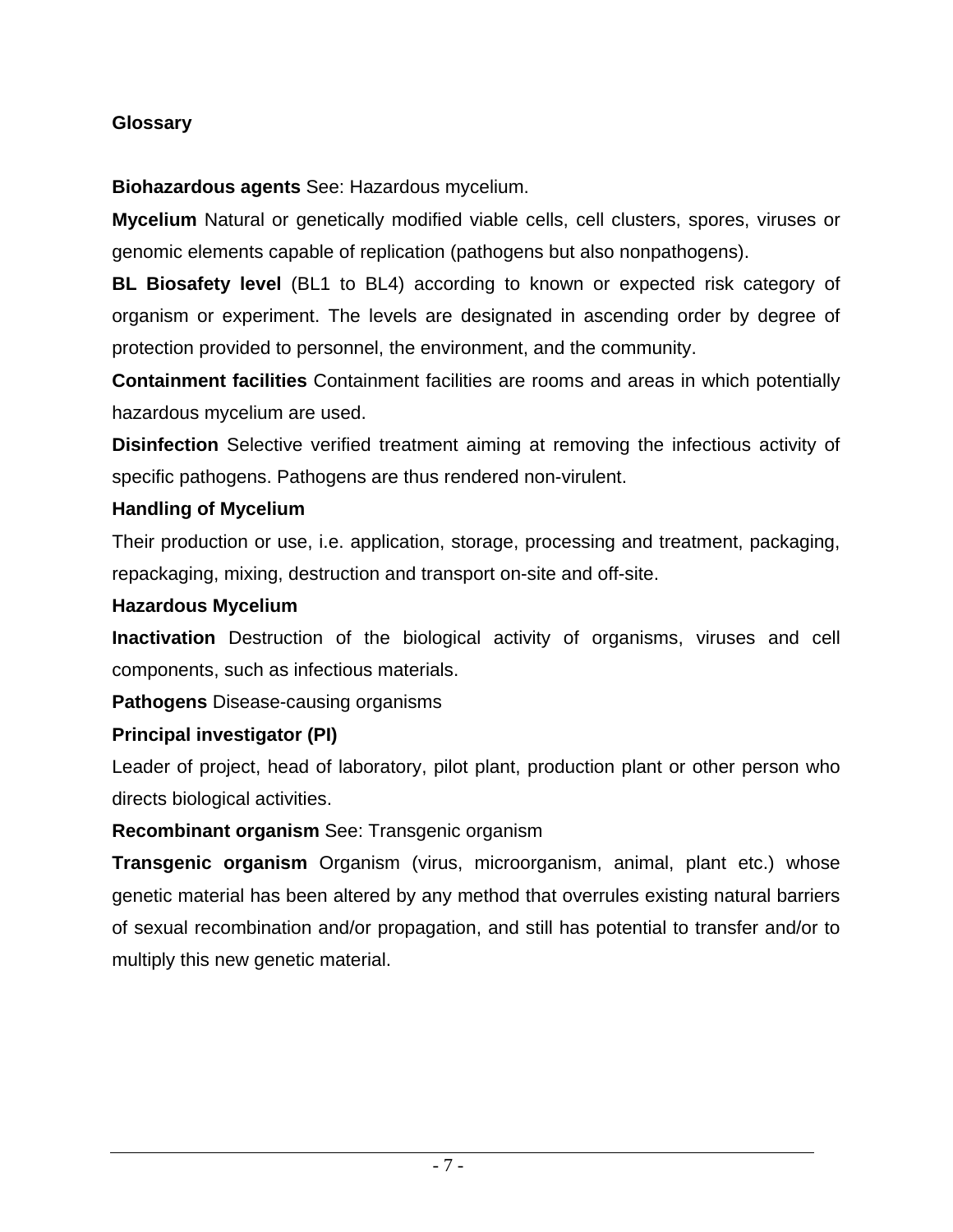#### **Annexure 1**

#### **World Health Organization Risk Group Definitions**

Pathogens should be handled and contained depending upon their biological characteristics. These characteristics or factors provide for an indication of the associated risk of exposure and the risk of disease of the host. The factors that are associated with the risk of exposure are the host's work activity, proficiency, age, sex, immune status and medications being used. The factors associated with the risk of disease to the pathogen include virulence, infectious dose, route of infection, toxigenicity, agent's host range, and the availability of effective preventive measures and treatment. Other factors that determine how susceptible one is to an infectious agent are the host's natural defense mechanisms and the chance for opportunistic infection.

The World Health Organization (WHO) has classified infective microorganisms by risk group. These are numbered 1-4 as follows:

**Risk Group 1** no or low individual community risk

A microorganism that is unlikely to cause human or animal disease, such as *E. coli*  K-12 and *Saccharomyces cerevisiae*.

#### • **Risk Group 2 moderate individual risk, low community risk**

A pathogen that can cause human or animal disease but is unlikely to be a serious hazard to laboratory workers, the community, livestock or the environment. Laboratory exposures may cause serious infection, but effective treatment and preventive measures are available and the risk of spread of infection is limited. Examples include Herpes viruses, HIV (clinical work), Varicella-Zoster virus, and polioviruses.

#### • **Risk Group 3 high individual risk, low community risk**

A pathogen that usually causes serious human or animal disease but does not ordinarily spread from one infected individual to another. Effective treatment and preventive measures are available. Examples include HIV (non-clinical work), Mycobacterium tuberculosis, Coxiella burnetti, Brucella, and Hanta virus.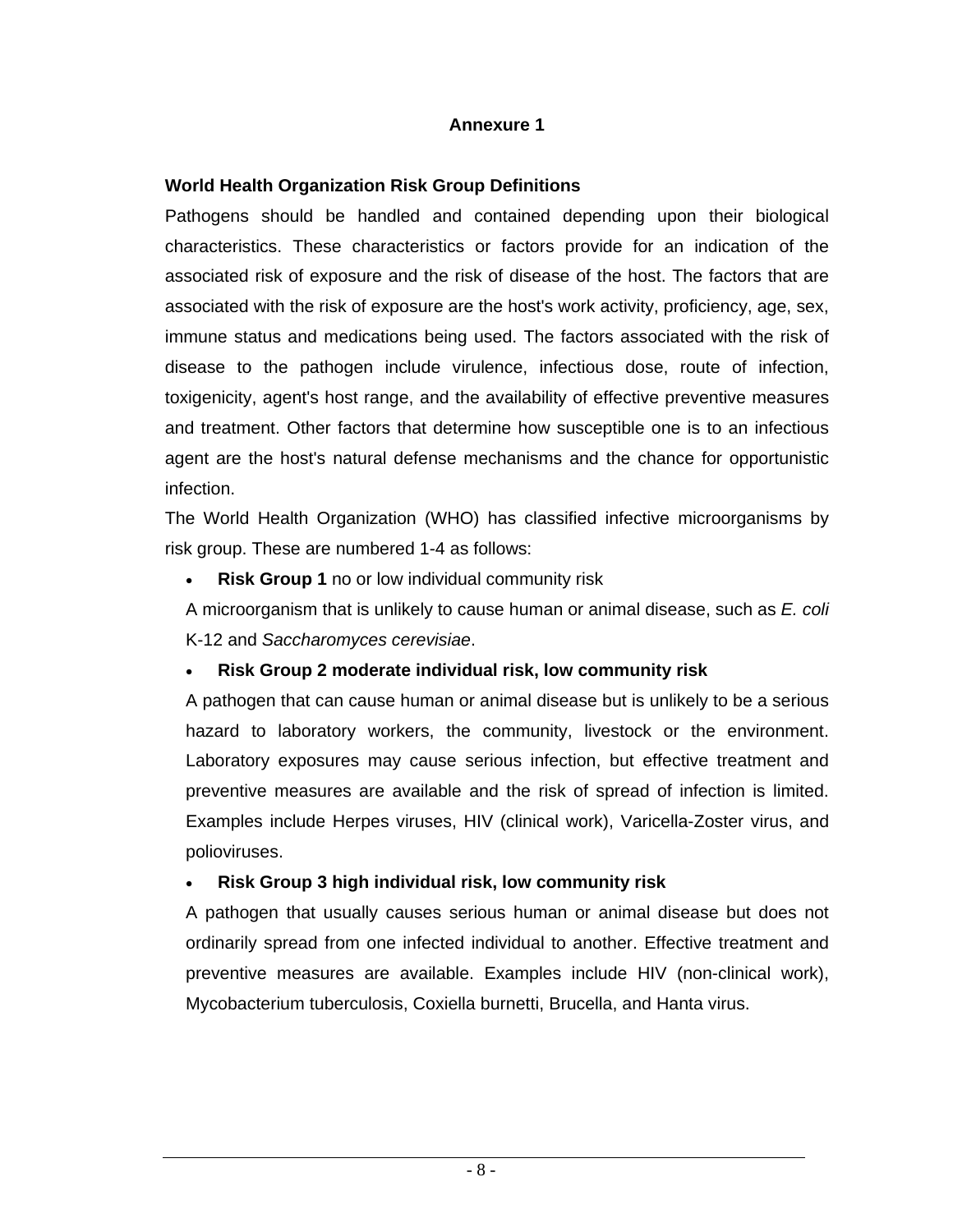# • **Risk Group 4 high individual and community risk**

A pathogen that usually causes serious human or animal disease and that can be readily transmitted from one individual to another, directly or indirectly. Effective treatment and preventive measures are not usually available. Examples include: Ebola virus and Hemorrhagic fever.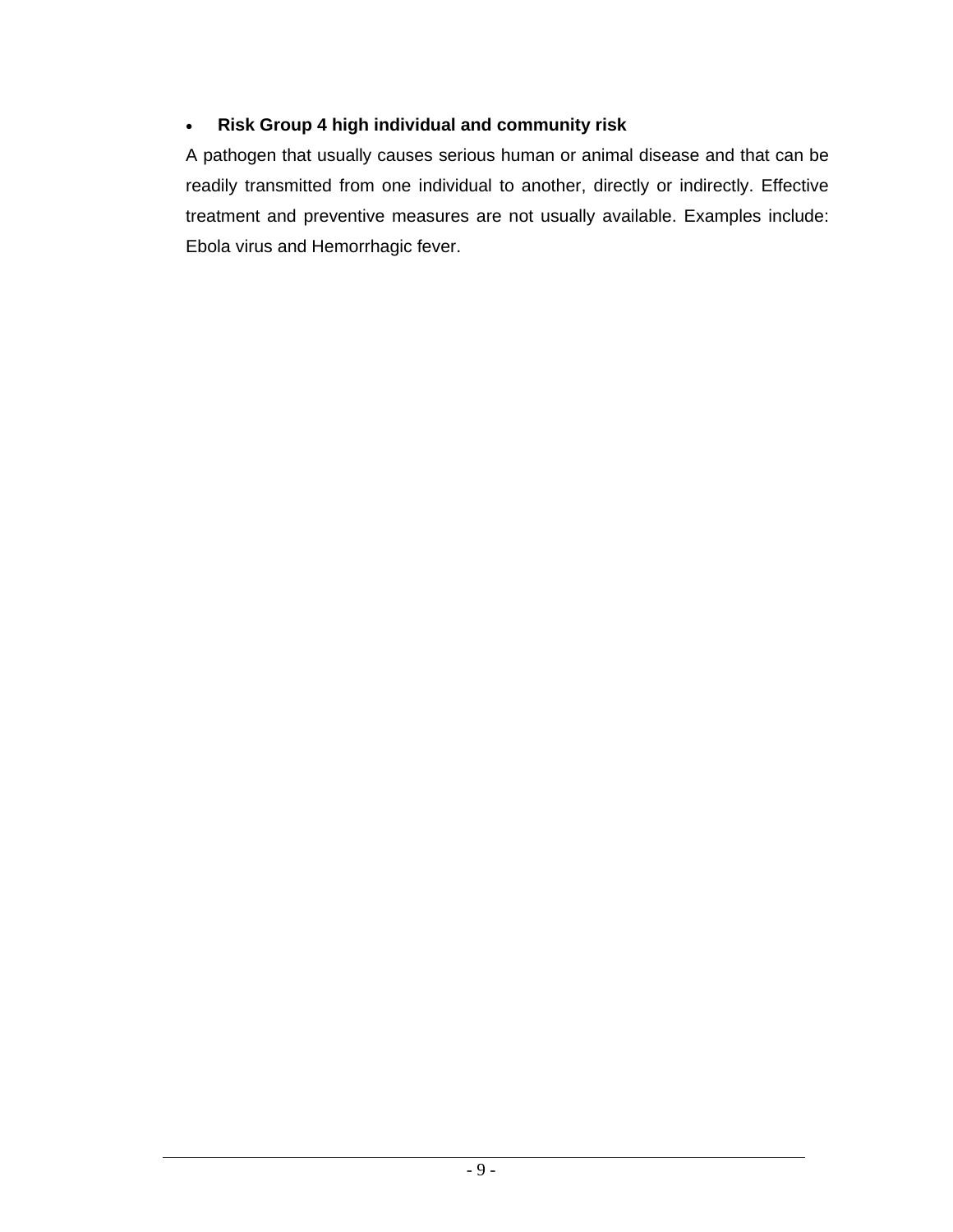#### **Annexure 2**

#### **Biosafety Level Definitions**

#### **Biosafety Level 1 (BL1)**

Biosafety Level 1 is suitable for work involving agents of minimal potential hazard to personnel and the environment. Work is generally conducted on open bench tops. Special containment equipment is not required or generally used. Personnel have specific training in the procedures and are supervised by a scientist with general training in microbiology or a related science. Contaminated materials that are to be decontaminated at a site away from the work place are placed in a durable leak-proof container that is closed before being removed from the work place. Special containment equipment is generally not required for manipulations of agents assigned to BL1.

#### **Biosafety Level 2 (BL2)**

Biosafety Level 2 is similar to BL1 and is suitable for work involving agents of moderate potential hazard to personnel and the environment. It differs in that: personnel have specific training in handling pathogenic agents and are directed by competent scientists; access to the workplace is limited when work is being conducted; and certain procedures in which infectious aerosols are created are conducted in biological safety cabinets or other physical containment equipment. Contaminated materials that are to be decontaminated at a site away from the work place are placed in a durable leak-proof container that is closed before being removed from the work place.

#### **Biosafety Level 3 (BL3)**

Biosafety Level 3 is applicable to clinical, diagnostic, teaching, research, or production facilities in which work is conducted with indigenous or exotic agents which may cause serious or potentially lethal disease as a result of exposure by the inhalation route. Work Place personnel have specific training in handling pathogenic and potentially lethal agents and are supervised by competent scientists who are experienced in working with these agents. All procedures involving the manipulation of infectious material are conducted within biological safety cabinets or other physical containment devices or by personnel wearing appropriate personal protective clothing and devices. Contaminated materials that are to be decontaminated at a site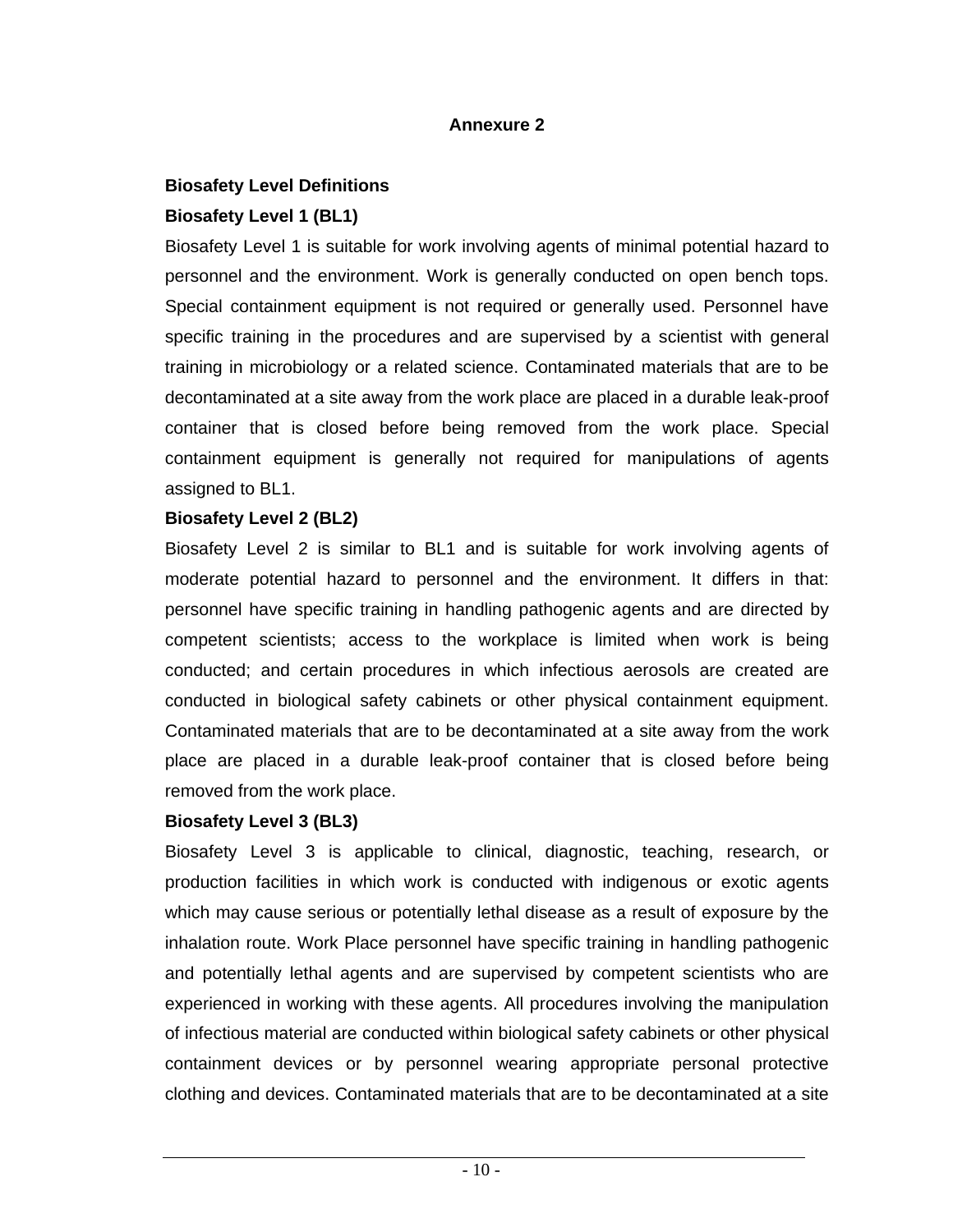away from the work place are placed in a durable leak-proof container that is closed before being removed from the work place.

# **Biosafety Level 4 (BL4)**

Requires maximum containment procedures.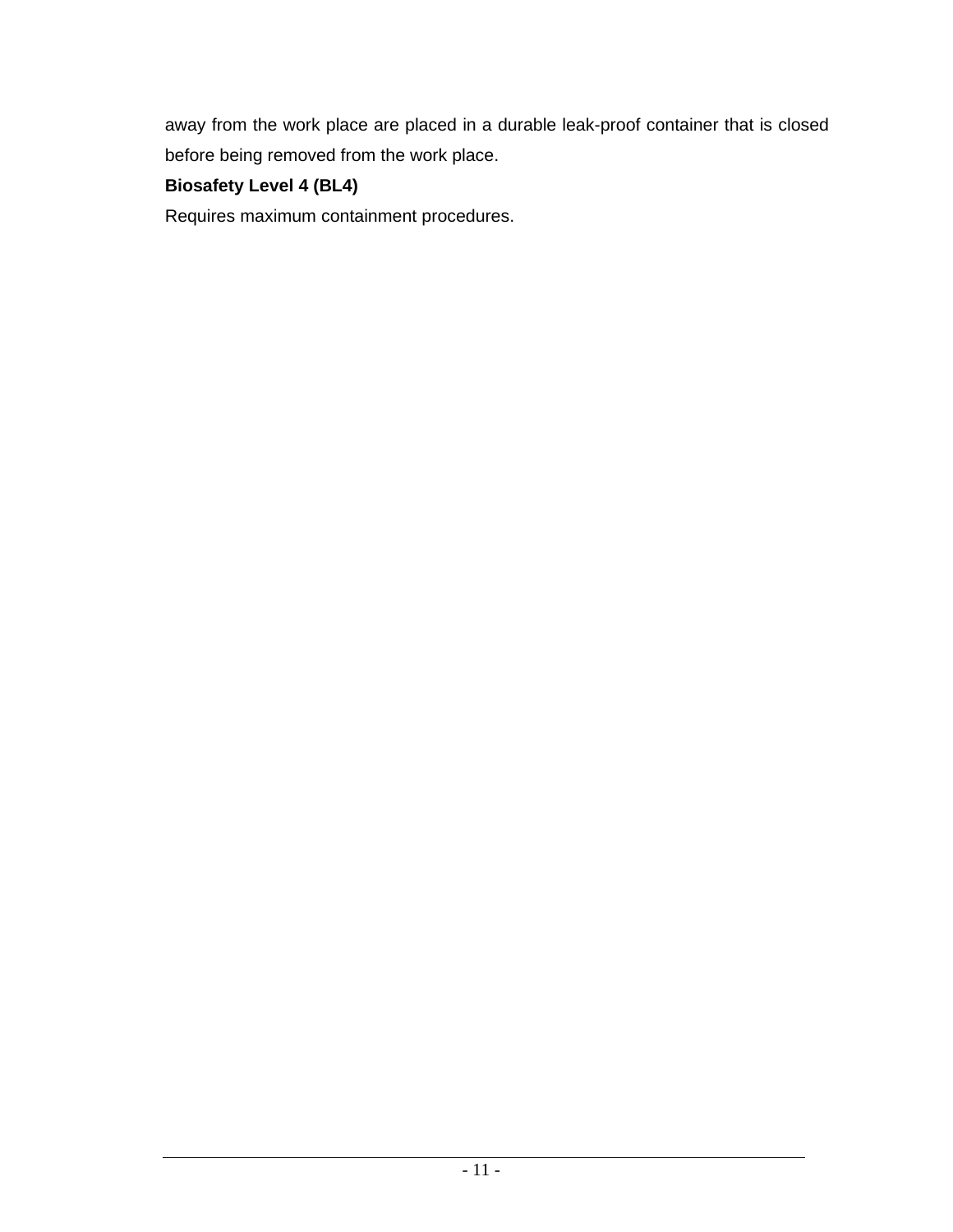#### **Annexure 3**

#### **Case Study On Implementation Of Guidelines For Composting Of Mycelium**

The prolonged use of chemical fertilizers, insecticides, herbicides for increasing crop productivity in our country has resulted in changes in microbiological population, nutrient imbalance, deterioration of physical property of the soil, drop in soil fertility. Several methods have been developed by which organic residue or waste biomass can be converted safely into biofertilisers.

Mycelium is generated during the fermentation process of the manufacture of Rifamycin B. Rifamycin B is further chemically converted to Rifampcin, a bulk drug used in the treatment of tuberculosis and leprosy.

At one Bulk Drug unit in Maharashtra, the fermentation process is a submerged fermentation and the fermenters are harvested for 265 hrs. The broth is deactivated with Formaldehyde at the end of harvesting and filtered through a Rotary Vacuum Drying Filter using Perlite as a Filter Aid. The Filtrate containing the product is taken for chemical synthesis and the mycelium on the Filter medium is removed from the Vacuum Dryer as a mycelium cake.

The deactivated mycelium is completely biodegradable and is used as a raw material for making biofertiliser by the method of composting. With addition of different ingredients and other components, this composted mycelium has been proved as one of the best soil enricher, soil conditioner and agro manure.

Composting is a biochemical process in which diverse and mixed group of microorganisms break down organic material into a black coloured humus substance.

In the early stage of composting mesophiles consume part of soluble carbohydrates resulting in the formation of more biomass and release of heat.

Due to this phenomenon, heap temperature is raised and this favours growth of thermophylic organisms.

Addition of water helps in maintaining moisture content in the range of 50-60% which helps in cooling the heap. A small addition of cowdung slurry helps as a seed for composting.